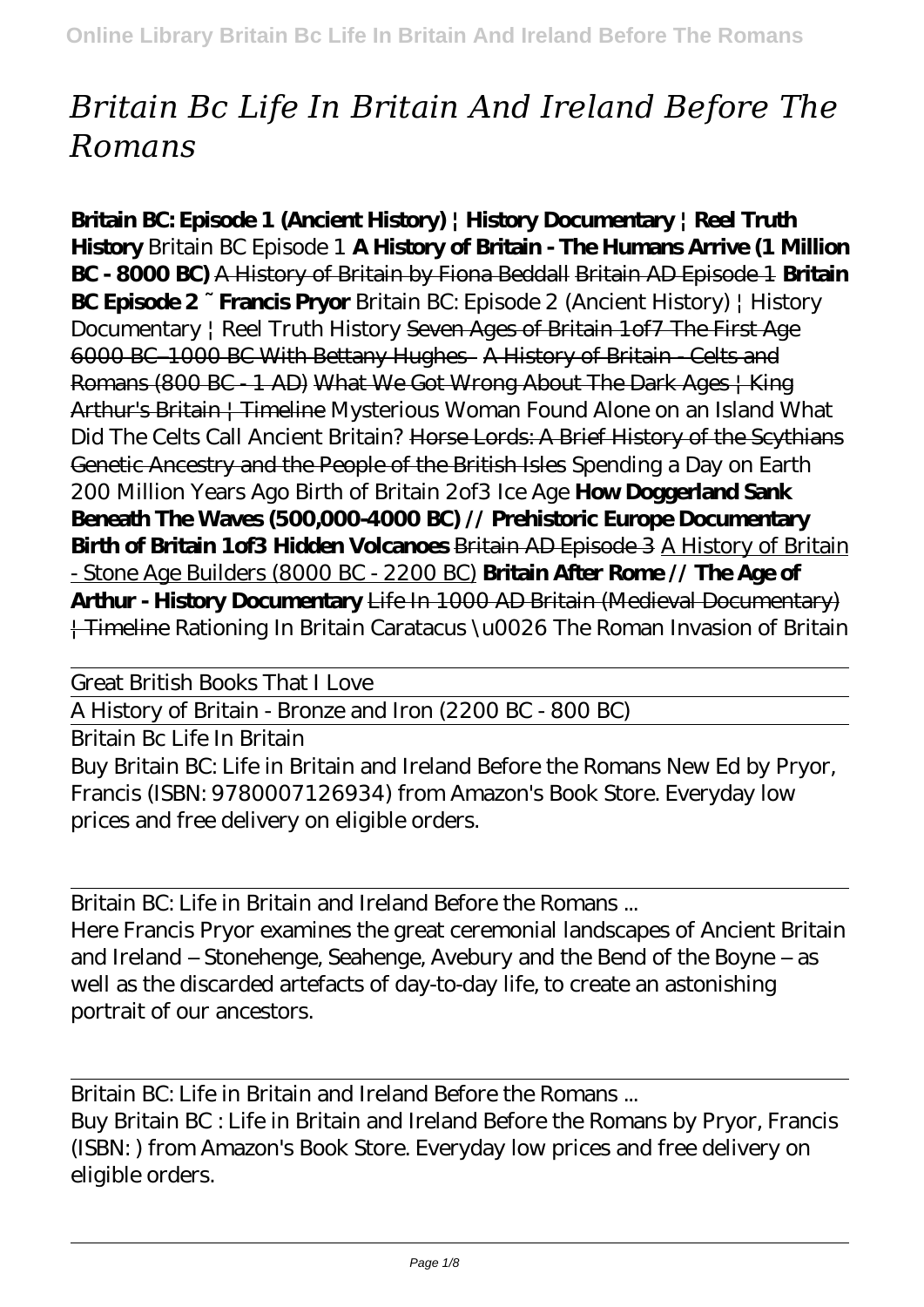Britain BC : Life in Britain and Ireland Before the Romans ...

The last centuries before the Roman invasion saw increasing sophistication in British life. About 100 BC, iron bars began to be used as currency, while internal trade and trade with continental Europe flourished, largely due to Britain's extensive mineral reserves.

Prehistoric Britain - Wikipedia

Traditionally, British history has been regarded as starting with the Roman Conquest. Yet this is to ignore half a million years of prehistory that still exert a profound influence on British and Irish life today. In Britain BC, Francis Pryor sets the record straight.

Britain BC: Life in Britain and Ireland Before the Romans ... 8,500 BC: Warmer climate led to the growth of forests all over Britain. 6,000 BC: Britain becomes an Island. The land bridge joining Britain to Europe flooded as the sea level rose : 4,200 BC: Farming people arrive from Europe. First evidence of farming Farming quickly spread all across the British Isles.

Prehistoric Britain Timeline Originating in the later Bronze Age (1000 BC - 800 BC), the hill forts of the early Iron Age are found over a wide area of the British Isles: in Scotland (Finavon Fort in Angus), Wales (The ...

BBC - History : British History Timeline Technology changed at the start of the Bronze Age (2500 BC in Britain), but the basic way of life continued much as before. The greater frequency of known settlements, allied to evidence for...

BBC - History : British History Timeline What foreigners who live here really think of the British way of life A SURVEY this week of expats living in Britain found that although 69 per cent of them liked the country there were some ...

What foreigners who live here really think of the British ... Bronze Age Britain is an era of British history that spanned from c. 2500 until c. 800 BC. Lasting for approximately 1,700 years, it was preceded by the era of Neolithic Britain and was in turn followed by the period of Iron Age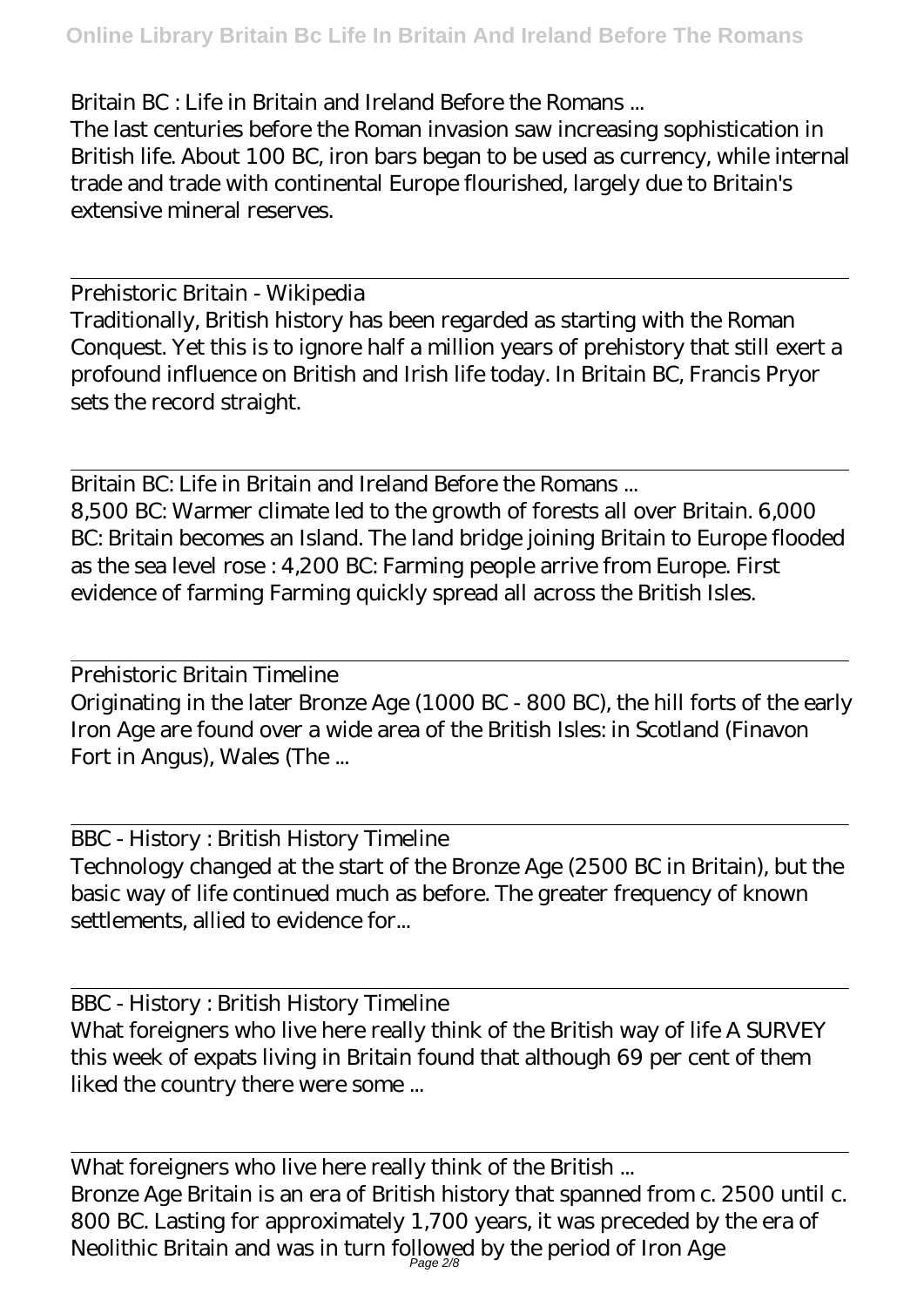Britain.Being categorised as the Bronze Age, it was marked by the use of copper and then bronze by the prehistoric Britons, who used such metals to fashion tools.

Bronze Age Britain - Wikipedia

Francis Pryor's radical re-examination of Britain and Ireland before the coming of the Romans, based on compelling new evidence recently uncovered by aerial photography, coastal erosion and advanced scientific techniques, reveals a much more sophisticated life among the Ancient Britons than has previously been supposed.

Britain BC: Life in Britain and Ireland Before the Romans ... Britain BC: Life in Britain and Ireland Before the Romans [Pryor, Francis] on Amazon.com. \*FREE\* shipping on qualifying offers. Britain BC: Life in Britain and Ireland Before the Romans

Britain BC: Life in Britain and Ireland Before the Romans ... Prehistory: Daily Life One of the major changes in prehistoric Britain was the gradual shift away from hunter-gathering towards settled agriculture. The arrival of farming from about 4000 BC had a profound effect on every aspect of daily life for the people who lived on our islands. Carn Euny Ancient Village, **Cornwall** 

Daily Life | English Heritage For more documentaries go to www.DocumentaryList.NET and support the site ---- SORRY comments are disabled because of too many off topic flames ----- Britain...

Britain BC Episode 1 - YouTube

Neanderthals probably travelled across the vast prairies of ancient Britain following herds of large animals such as mammoths to seasonal hunting grounds. A deserted island. No human remains or tools have been found from Britain for the period of 180,000 to 60,000 years ago, although we know Neanderthals thrived elsewhere in Europe during this time.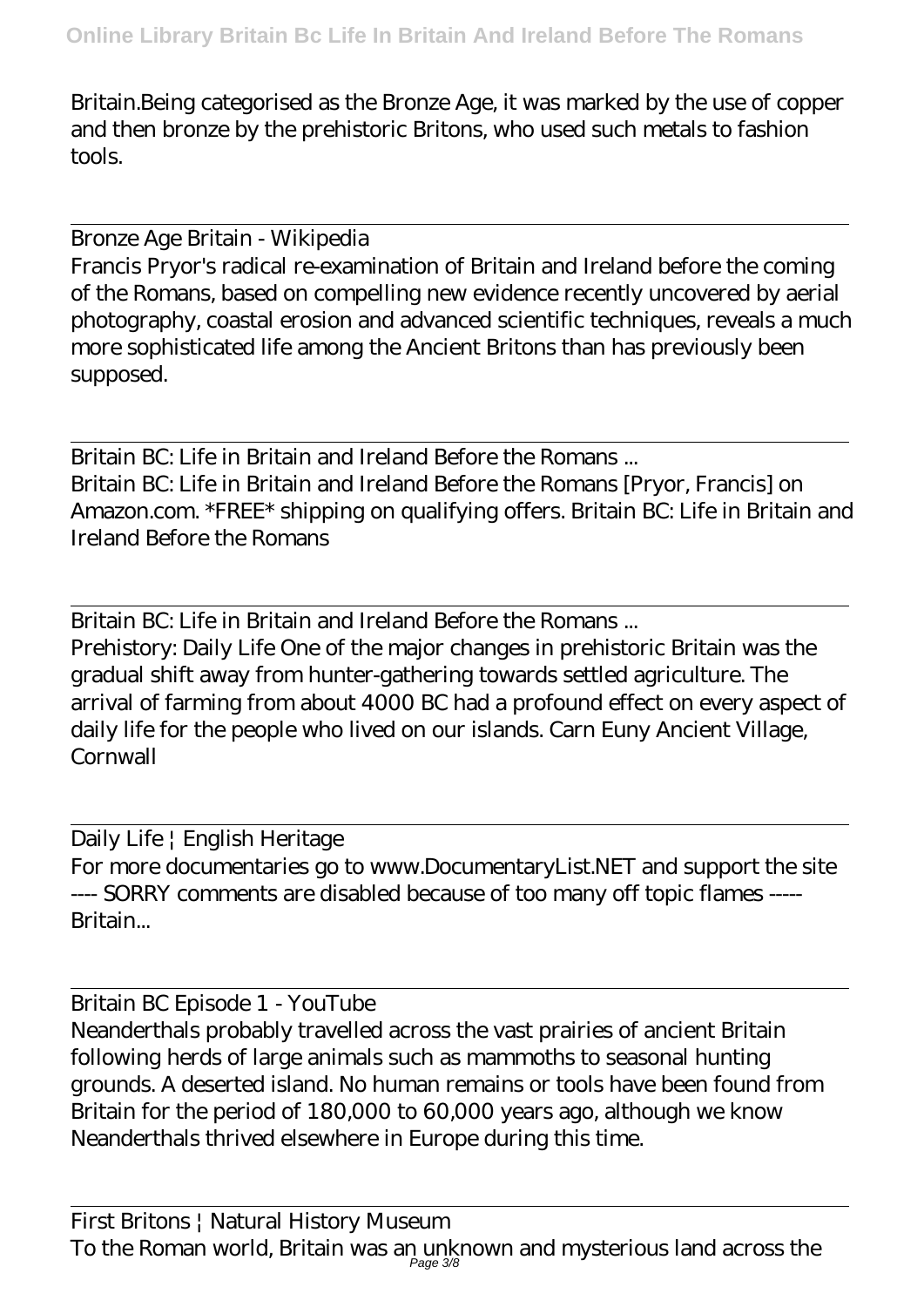sea when Julius Caesar invaded in 55–54 BC. Despite inflicting defeats on the British, Caesar soon made peace with his opponents and returned to Gaul. For almost a century afterwards the kingdoms of Britain were kept quiet with gifts and diplomacy.

An Introduction to Roman Britain | English Heritage The great 20-30 tonne stones of Stonehenge were erected by Neolithic farmers whose ancestors had lived in Britain for at least the previous 1,500 years – and new genetic research on 51 skeletons...

Britain's prehistoric catastrophe revealed: How 90% of the ... Britain Bc Life In Britain And Ireland Before The Romans Recognizing the pretension ways to acquire this ebook britain bc life in britain and ireland before the romans is additionally useful. You have remained in right site to begin getting this info. get the britain bc life in britain and ireland before the romans link that we have enough ...

Britain Bc Life In Britain And Ireland Before The Romans Report: Britain's Prince William had coronavirus in April November 2, 2020 GMT FILE - In this Oct. 20, 2020, file photo, wearing a face covering to curb the spread of coronavirus Britain's Prince William meets pharmacist Joyce Duah as he and his wife Kate the Duchess of Cambridge visit St. Bartholomew's Hospital in London, to mark the launch of the nationwide "Hold Still" community ...

**Britain BC: Episode 1 (Ancient History) | History Documentary | Reel Truth History** *Britain BC Episode 1* **A History of Britain - The Humans Arrive (1 Million BC - 8000 BC)** A History of Britain by Fiona Beddall Britain AD Episode 1 **Britain BC Episode 2 ~ Francis Pryor** *Britain BC: Episode 2 (Ancient History) | History Documentary | Reel Truth History* Seven Ages of Britain 1of7 The First Age 6000 BC–1000 BC With Bettany Hughes A History of Britain - Celts and Romans (800 BC - 1 AD) What We Got Wrong About The Dark Ages | King Arthur's Britain | Timeline *Mysterious Woman Found Alone on an Island What Did The Celts Call Ancient Britain?* Horse Lords: A Brief History of the Scythians Genetic Ancestry and the People of the British Isles Spending a Day on Earth 200 Million Years Ago *Birth of Britain 2of3 Ice Age* **How Doggerland Sank Beneath The Waves (500,000-4000 BC) // Prehistoric Europe Documentary Birth of Britain 1of3 Hidden Volcanoes** Britain AD Episode 3 A History of Britain - Stone Age Builders (8000 BC - 2200 BC) **Britain After Rome // The Age of**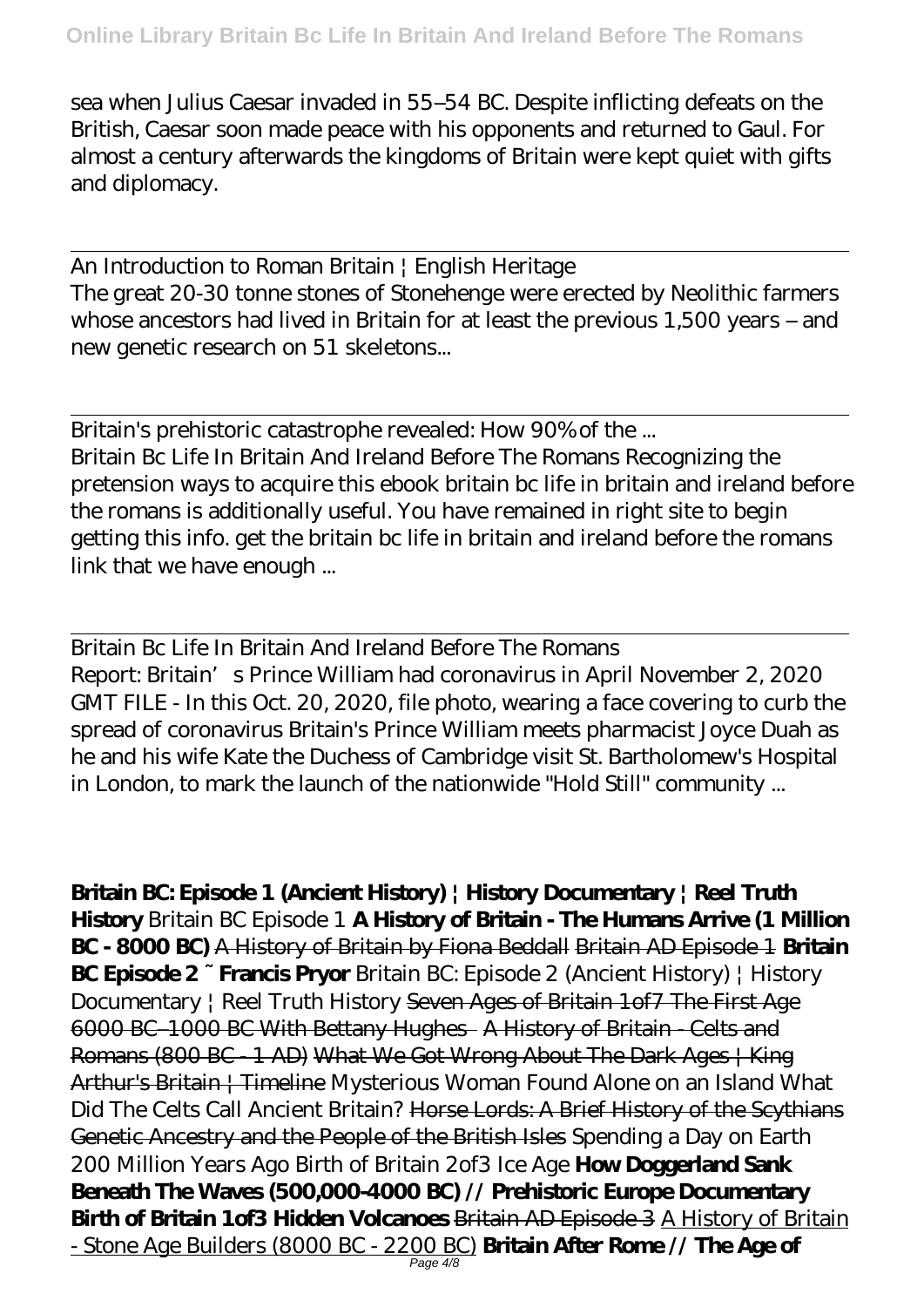**Arthur - History Documentary** Life In 1000 AD Britain (Medieval Documentary) | Timeline *Rationing In Britain Caratacus \u0026 The Roman Invasion of Britain*

Great British Books That I Love

A History of Britain - Bronze and Iron (2200 BC - 800 BC)

Britain Bc Life In Britain

Buy Britain BC: Life in Britain and Ireland Before the Romans New Ed by Pryor, Francis (ISBN: 9780007126934) from Amazon's Book Store. Everyday low prices and free delivery on eligible orders.

Britain BC: Life in Britain and Ireland Before the Romans ...

Here Francis Pryor examines the great ceremonial landscapes of Ancient Britain and Ireland – Stonehenge, Seahenge, Avebury and the Bend of the Boyne – as well as the discarded artefacts of day-to-day life, to create an astonishing portrait of our ancestors.

Britain BC: Life in Britain and Ireland Before the Romans ... Buy Britain BC : Life in Britain and Ireland Before the Romans by Pryor, Francis (ISBN: ) from Amazon's Book Store. Everyday low prices and free delivery on eligible orders.

Britain BC : Life in Britain and Ireland Before the Romans ... The last centuries before the Roman invasion saw increasing sophistication in British life. About 100 BC, iron bars began to be used as currency, while internal trade and trade with continental Europe flourished, largely due to Britain's extensive mineral reserves.

Prehistoric Britain - Wikipedia

Traditionally, British history has been regarded as starting with the Roman Conquest. Yet this is to ignore half a million years of prehistory that still exert a profound influence on British and Irish life today. In Britain BC, Francis Pryor sets the record straight.

Britain BC: Life in Britain and Ireland Before the Romans ... 8,500 BC: Warmer climate led to the growth of forests all over Britain. 6,000 BC: Britain becomes an Island. The land bridge joining Britain to Europe flooded as the sea level rose : 4,200 BC: Farming people arrive from Europe. First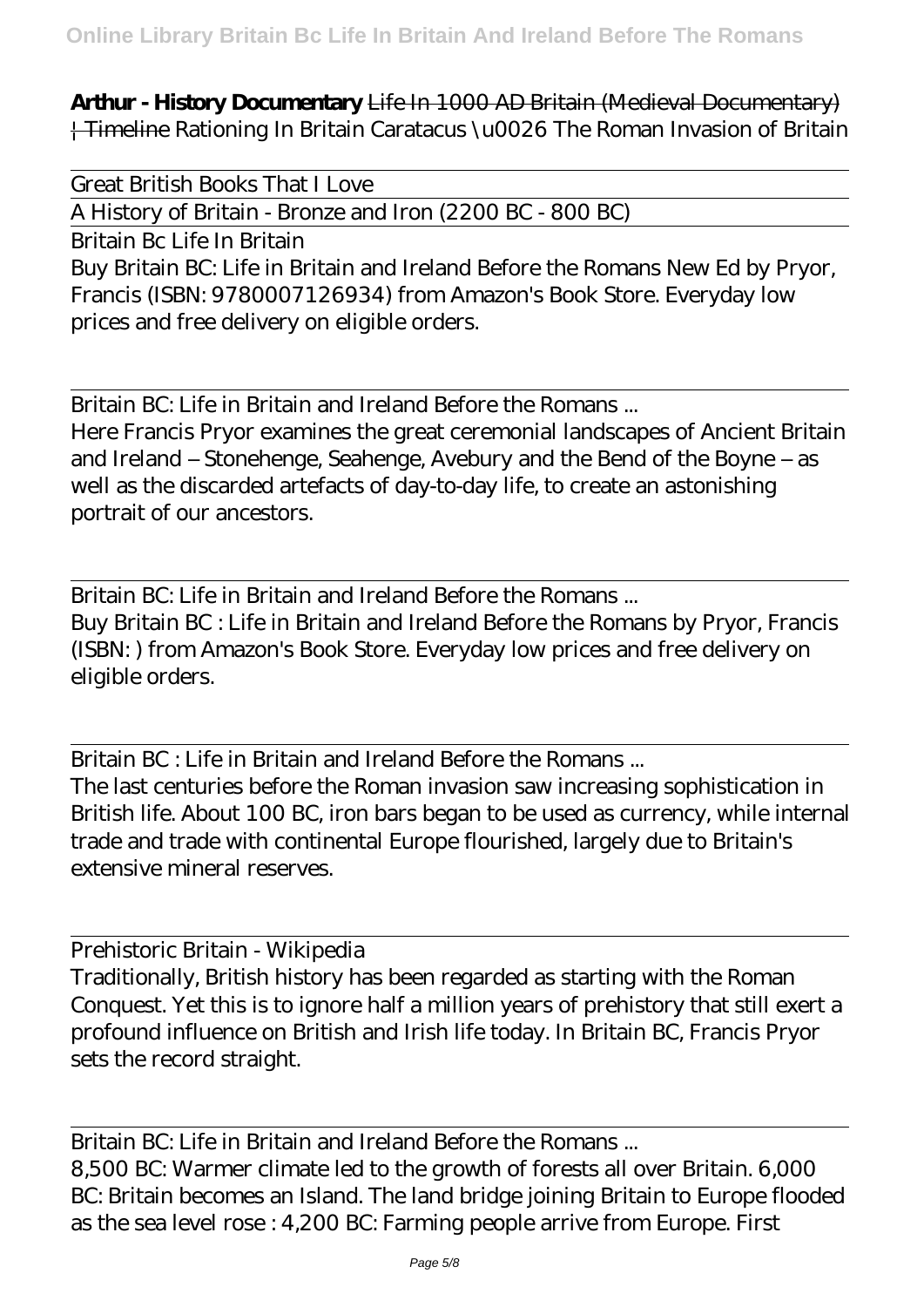evidence of farming Farming quickly spread all across the British Isles.

Prehistoric Britain Timeline Originating in the later Bronze Age (1000 BC - 800 BC), the hill forts of the early Iron Age are found over a wide area of the British Isles: in Scotland (Finavon Fort in Angus), Wales (The ...

BBC - History : British History Timeline Technology changed at the start of the Bronze Age (2500 BC in Britain), but the basic way of life continued much as before. The greater frequency of known settlements, allied to evidence for...

BBC - History : British History Timeline What foreigners who live here really think of the British way of life A SURVEY this week of expats living in Britain found that although 69 per cent of them liked the country there were some ...

What foreigners who live here really think of the British ... Bronze Age Britain is an era of British history that spanned from c. 2500 until c. 800 BC. Lasting for approximately 1,700 years, it was preceded by the era of Neolithic Britain and was in turn followed by the period of Iron Age Britain.Being categorised as the Bronze Age, it was marked by the use of copper and then bronze by the prehistoric Britons, who used such metals to fashion tools.

Bronze Age Britain - Wikipedia Francis Pryor's radical re-examination of Britain and Ireland before the coming of the Romans, based on compelling new evidence recently uncovered by aerial photography, coastal erosion and advanced scientific techniques, reveals a much more sophisticated life among the Ancient Britons than has previously been supposed.

Britain BC: Life in Britain and Ireland Before the Romans ... Britain BC: Life in Britain and Ireland Before the Romans [Pryor, Francis] on Amazon.com. \*FREE\* shipping on qualifying offers. Britain BC: Life in Britain and Ireland Before the Romans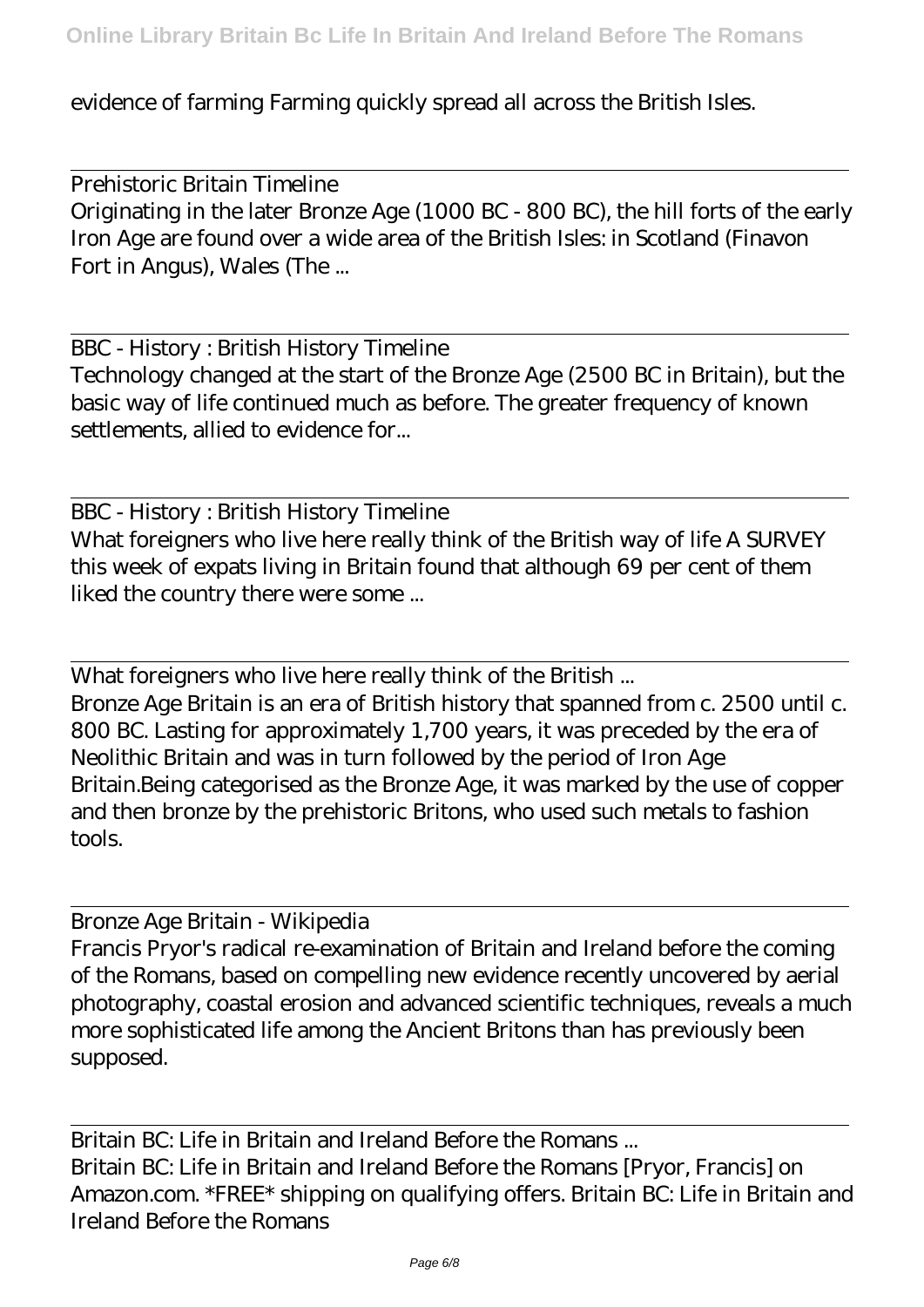Britain BC: Life in Britain and Ireland Before the Romans ... Prehistory: Daily Life One of the major changes in prehistoric Britain was the gradual shift away from hunter-gathering towards settled agriculture. The arrival of farming from about 4000 BC had a profound effect on every aspect of daily life for the people who lived on our islands. Carn Euny Ancient Village, **Cornwall** 

Daily Life | English Heritage For more documentaries go to www.DocumentaryList.NET and support the site ---- SORRY comments are disabled because of too many off topic flames ----- Britain...

Britain BC Episode 1 - YouTube Neanderthals probably travelled across the vast prairies of ancient Britain following herds of large animals such as mammoths to seasonal hunting grounds. A deserted island. No human remains or tools have been found from Britain for the period of 180,000 to 60,000 years ago, although we know Neanderthals thrived elsewhere in Europe during this time.

First Britons | Natural History Museum

To the Roman world, Britain was an unknown and mysterious land across the sea when Julius Caesar invaded in 55–54 BC. Despite inflicting defeats on the British, Caesar soon made peace with his opponents and returned to Gaul. For almost a century afterwards the kingdoms of Britain were kept quiet with gifts and diplomacy.

An Introduction to Roman Britain | English Heritage The great 20-30 tonne stones of Stonehenge were erected by Neolithic farmers whose ancestors had lived in Britain for at least the previous 1,500 years – and new genetic research on 51 skeletons...

Britain's prehistoric catastrophe revealed: How 90% of the ... Britain Bc Life In Britain And Ireland Before The Romans Recognizing the pretension ways to acquire this ebook britain bc life in britain and ireland before the romans is additionally useful. You have remained in right site to begin getting this info. get the britain bc life in britain and ireland before the romans link that we have enough ...